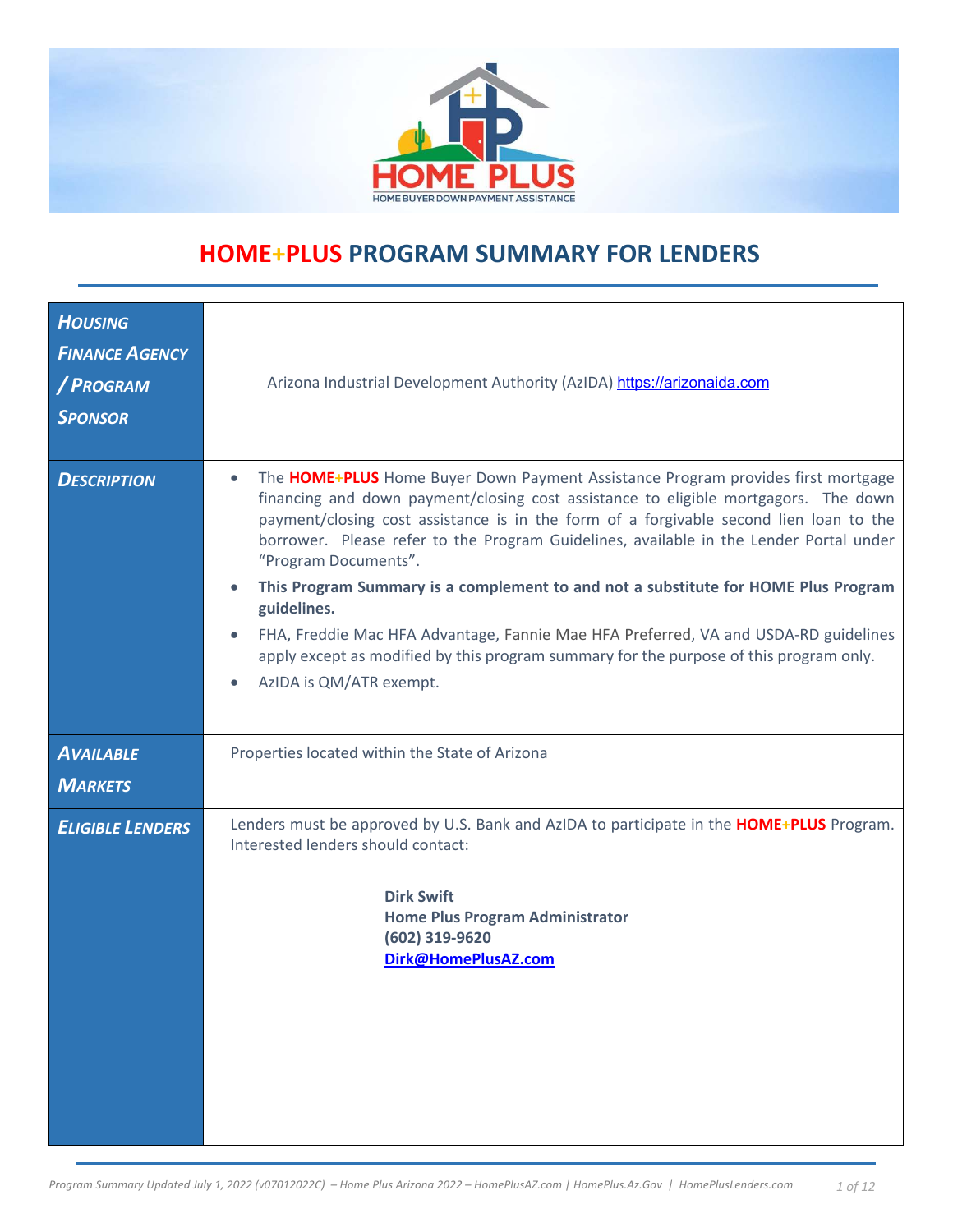| <b>MASTER</b>                            |                                                                                                    |                                                                                                |
|------------------------------------------|----------------------------------------------------------------------------------------------------|------------------------------------------------------------------------------------------------|
| <b>SERVICER &amp;</b>                    | <b>Master Servicer</b>                                                                             | <b>Program Administrator/Compliance Agent</b>                                                  |
| <b>COMPLIANCE</b>                        | U.S. Bank Home Mortgage                                                                            | Hilltop Securities Inc.                                                                        |
| <b>AGENT</b>                             | <b>HFA Division</b>                                                                                | Attn: Housing Advisory Team                                                                    |
|                                          | 17500 Rockside Road                                                                                | 1201 Elm Street, Suite 3500                                                                    |
|                                          | Bedford, OH 44146-2099                                                                             | Dallas, TX 75270                                                                               |
|                                          |                                                                                                    |                                                                                                |
|                                          | Purchase money loans for primary residences only.                                                  |                                                                                                |
| <b>FIRST MORTGAGE</b><br><b>PRODUCTS</b> |                                                                                                    |                                                                                                |
|                                          | <b>Product</b>                                                                                     | <b>Amortization Terms</b>                                                                      |
|                                          | • Freddie Mac HFA Advantage*<br>o HFA Advantage Program up to 97% LTV<br>o CLTV not to exceed 105% | 30 years                                                                                       |
|                                          | • Fannie Mae HFA Preferred *<br>o HFA Preferred Program up to 97% LTV<br>o CLTV not to exceed 105% | 30 years                                                                                       |
|                                          | • FHA and VA<br>o Fixed rate Sections 203(b) and 234(c)                                            | 30 years                                                                                       |
|                                          | $\bullet$ USDA - RD<br>o Rural Housing Guaranteed Loan                                             | 30 years                                                                                       |
|                                          | or Fannie Mae HFA Preferred for the Affordable Seconds requirements.                               | *The CLTV includes all applicable subordinate liens. Please refer to Freddie Mac HFA Advantage |
|                                          |                                                                                                    |                                                                                                |
|                                          |                                                                                                    |                                                                                                |
|                                          |                                                                                                    |                                                                                                |
|                                          |                                                                                                    |                                                                                                |
|                                          |                                                                                                    |                                                                                                |
|                                          |                                                                                                    |                                                                                                |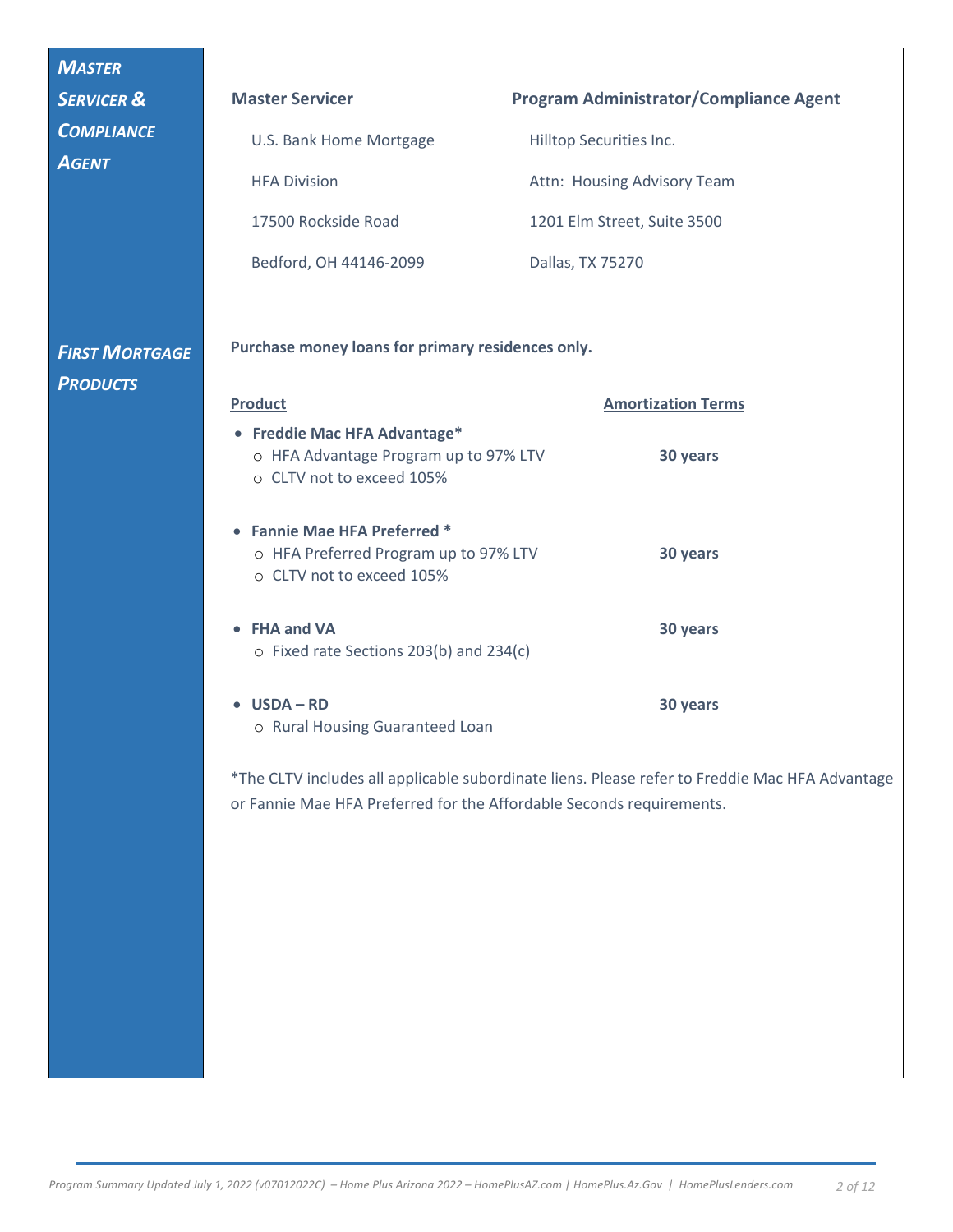| <b>Product</b>                                                  | <b>DPA</b><br><b>Amount</b> | <b>US</b><br><b>Military</b><br><b>ONLY</b> |
|-----------------------------------------------------------------|-----------------------------|---------------------------------------------|
|                                                                 | 0.00%                       |                                             |
|                                                                 | 3.00%                       |                                             |
| Freddie Mac HFA Advantage - under 80% AMI - forgivable DPA lien | 4.00%                       |                                             |
|                                                                 | 5.00%                       |                                             |
|                                                                 |                             |                                             |
|                                                                 | 0.00%                       |                                             |
| Fannie Mae HFA Preferred - under 80% AMI - forgivable DPA lien  | 3.00%                       |                                             |
|                                                                 | $4.00\%**$                  |                                             |
|                                                                 | $5.00\%$ **                 |                                             |
| Fannie Mae HFA Preferred - over 80% AMI - forgivable DPA lien   | $3.00\%**$                  |                                             |
| Fannie Mae HFA Preferred - over 80% AMI - forgivable DPA lien   | $4.00\%**$                  | 5.00%                                       |
|                                                                 |                             |                                             |
|                                                                 | $3.00\%$ **                 |                                             |
| <b>FHA</b>                                                      | $4.00\%**$                  | 5.00%                                       |
|                                                                 | 5.00%                       |                                             |
|                                                                 |                             |                                             |
| <b>VA</b>                                                       | 3.00%                       |                                             |
|                                                                 |                             |                                             |
| <b>USDA - RD</b>                                                | 2.00%                       |                                             |

\*\*Manufactured Housing Allowed – see page *7, "Qualified Residence Requirements"* for more information

- The DPA assistance under the HOME+PLUS program is a percentage of the total first mortgage balance rounded up / down to the nearest dollar.
- The DPA assistance under the HOME+PLUS program is provided in the form of a soft second mortgage with a three year forgivable term.
	- à Three-year, no interest, no payment, deferred soft second mortgage, forgiven monthly at a rate of 1/36 over the term of the lien. The DPA second mortgage is fully forgiven after the 36th month (3-years). The homeowner can choose to refinance (or sell) their HOME Plus first mortgage at any time, however if a refinance (or sale) occurs in the first 36 months the DPA 2<sup>nd</sup> lien would need to be paid (note amount less the number of forgiven months from closing date).

*The AzIDA does not subordinate to accommodate a refinance or provide exceptions to the DPA repayment terms.*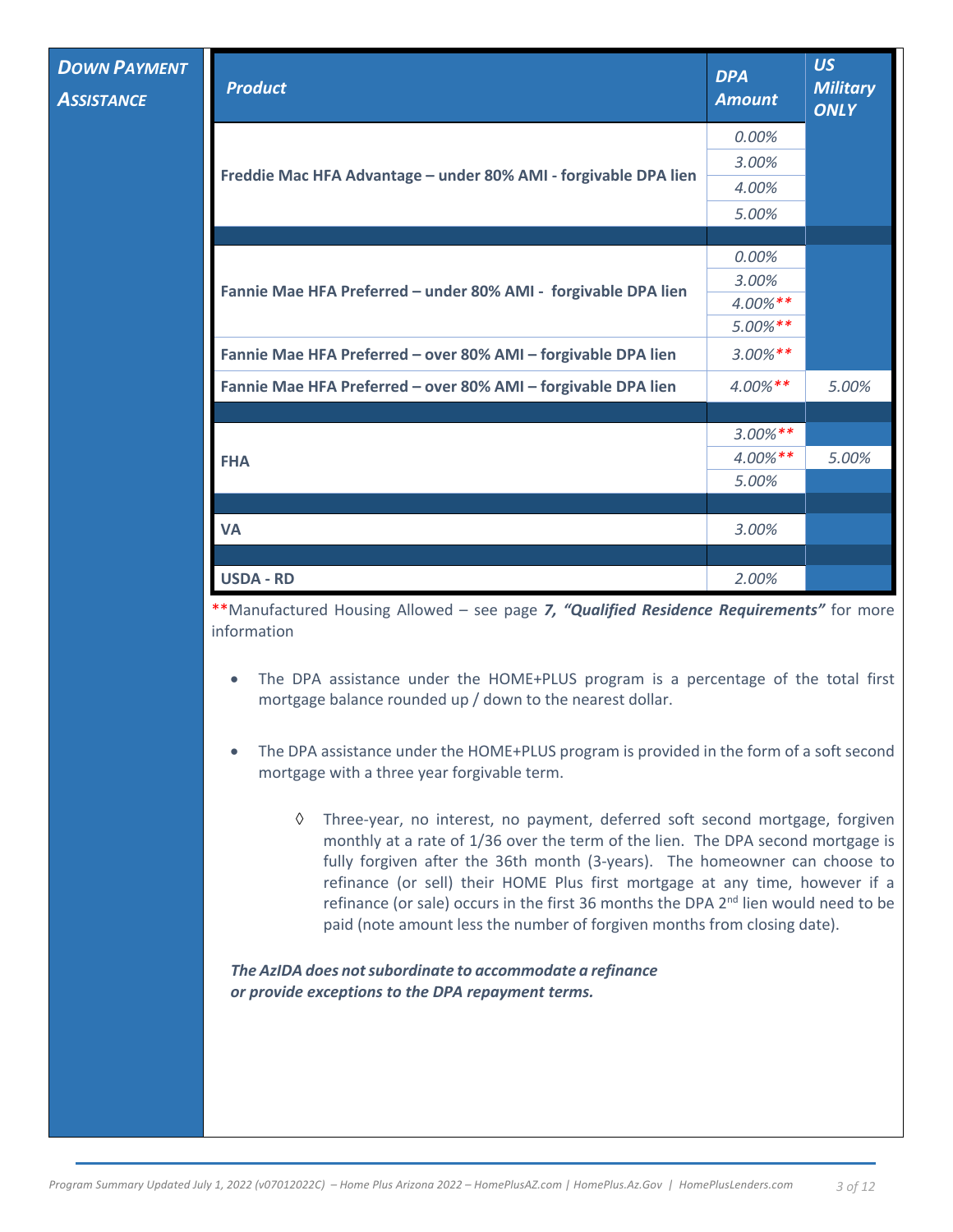| <b>DOWN PAYMENT</b>                          |                                                                                                                                                                                                                                                             |                                                                                                                                                                                                                                                                                                                                                                                                            |          |                                                                                                                                                                                                                                                                                                                                                                        |
|----------------------------------------------|-------------------------------------------------------------------------------------------------------------------------------------------------------------------------------------------------------------------------------------------------------------|------------------------------------------------------------------------------------------------------------------------------------------------------------------------------------------------------------------------------------------------------------------------------------------------------------------------------------------------------------------------------------------------------------|----------|------------------------------------------------------------------------------------------------------------------------------------------------------------------------------------------------------------------------------------------------------------------------------------------------------------------------------------------------------------------------|
| <b>ASSISTANCE</b><br>(CONT'D)                | $\bullet$<br>allowed.<br>$\bullet$<br>$\bullet$                                                                                                                                                                                                             | The DPA may be used to fund up to 100% of the Borrower's cash requirement to close,<br>including the down payment, closing costs, pre-paid items, upfront borrower paid<br>Mortgage Insurance and other related Mortgage Loan fees and expenses. No portion of<br>the minimum Borrower contribution has been satisfied, if any. Principal reduction is<br>purchase of the HOME+PLUS Mortgage by U.S. Bank. |          | the assistance funds can be paid to the Borrower unless the Borrower is being reimbursed<br>for an overage of his/her earnest money deposit and any pre-paid expenses, to the extent<br>Lenders table fund the DPA at closing, on behalf of the AzIDA, and will be reimbursed upon<br>The lender must receive a compliance approval from the Compliance Agent, Hilltop |
|                                              |                                                                                                                                                                                                                                                             | Securities Inc., for the loan to be eligible for purchase by the Servicer                                                                                                                                                                                                                                                                                                                                  |          |                                                                                                                                                                                                                                                                                                                                                                        |
| <b>FIRST LOAN</b><br><b>INTEREST RATES</b> / |                                                                                                                                                                                                                                                             | Current rates can be found at the following website https://lenders.housing.az.gov                                                                                                                                                                                                                                                                                                                         |          | Hilltop Securities Inc. will post First Mortgage interest rates by 9:00 a.m. Central daily.                                                                                                                                                                                                                                                                            |
| <b>LOAN</b>                                  |                                                                                                                                                                                                                                                             |                                                                                                                                                                                                                                                                                                                                                                                                            |          |                                                                                                                                                                                                                                                                                                                                                                        |
| <b>RESERVATIONS</b>                          | $\bullet$                                                                                                                                                                                                                                                   | Time Monday Through Friday except for holidays                                                                                                                                                                                                                                                                                                                                                             |          | The reservation window will be available from 8:00 a.m. to 6:00 p.m. Mountain Standard                                                                                                                                                                                                                                                                                 |
|                                              | All loans must be delivered and purchased by U.S. Bank within 60 days of rate lock. A one-<br>$\bullet$<br>time extension is available for a fee applicable to the extension time necessary. The fee will<br>be netted out of the lenders SRP upon purchase |                                                                                                                                                                                                                                                                                                                                                                                                            |          |                                                                                                                                                                                                                                                                                                                                                                        |
|                                              |                                                                                                                                                                                                                                                             | 7 days                                                                                                                                                                                                                                                                                                                                                                                                     | 0.06250% |                                                                                                                                                                                                                                                                                                                                                                        |
|                                              |                                                                                                                                                                                                                                                             | 15 days                                                                                                                                                                                                                                                                                                                                                                                                    | 0.12500% |                                                                                                                                                                                                                                                                                                                                                                        |
|                                              |                                                                                                                                                                                                                                                             | 22 days                                                                                                                                                                                                                                                                                                                                                                                                    | 0.18750% |                                                                                                                                                                                                                                                                                                                                                                        |
|                                              |                                                                                                                                                                                                                                                             | 30 days                                                                                                                                                                                                                                                                                                                                                                                                    | 0.25000% |                                                                                                                                                                                                                                                                                                                                                                        |
|                                              |                                                                                                                                                                                                                                                             | well as email notification to those on the daily rate email distribution list.                                                                                                                                                                                                                                                                                                                             |          | Rates can be subject to intra-day pricing changes and will be posted in the Lender Portal as                                                                                                                                                                                                                                                                           |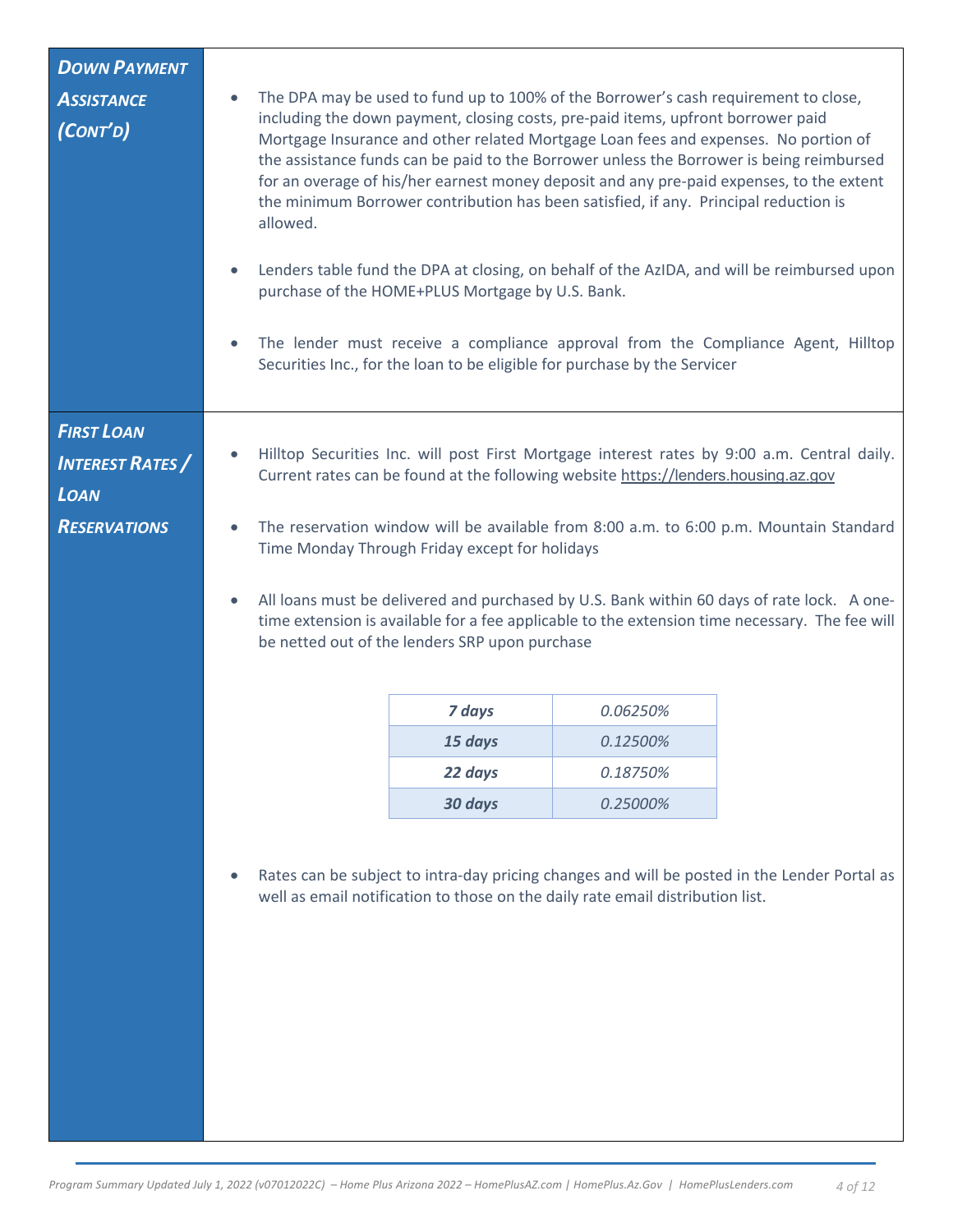**INCOME LIMITS** *I*<sup>*The income of all borrowers expected to both live in the residence and who are credit qualifying/on*</sup> *the Note must be considered. For compliance purposes, the borrower(s) income calculation is*  based on the respective agency income quidelines for the *underlying mortgage (FHA, VA, USDA-RD, Freddie Mac HFA Advantage and Fannie Mae HFA Preferred) and as disclosed on the final, signed and dated URLA. Household income (other than USDA loans) is NOT used to determine HOME+PLUS income limit eligibility. To materially under calculate income or willfully omit disclosure of a borrower income violates the spirit of the program. Lenders will be responsible for ensuring that the income meets program guidelines.*

| County<br><b>Name</b>              | <b>FHA</b> | <b>Freddie</b><br>Mac HFA<br><b>Advantage</b><br><b>Under 80%</b><br><b>AMI</b> | <b>Fannie</b><br><b>Mae HFA</b><br>Preferred<br><b>Over 80%</b><br><b>AMI</b> | <b>Fannie</b><br>Mae HFA<br>Preferred<br><b>Under 80%</b><br><b>AMI</b> | <b>VA</b> | <b>USDA</b> |
|------------------------------------|------------|---------------------------------------------------------------------------------|-------------------------------------------------------------------------------|-------------------------------------------------------------------------|-----------|-------------|
| <b>Apache County</b>               | \$122,100  | \$44,320                                                                        | \$122,100                                                                     | \$44,320                                                                | \$122,100 | \$122,100   |
| <b>Cochise County</b>              | \$122,100  | \$51,600                                                                        | \$122,100                                                                     | \$51,600                                                                | \$122,100 | \$122,100   |
| <b>Coconino County</b>             | \$122,100  | \$68,160                                                                        | \$122,100                                                                     | \$68,160                                                                | \$122,100 | \$122,100   |
| <b>Gila County</b>                 | \$122,100  | \$45,760                                                                        | \$122,100                                                                     | \$45,760                                                                | \$122,100 | \$122,100   |
| <b>Graham County</b>               | \$122,100  | \$52,880                                                                        | \$122,100                                                                     | \$52,880                                                                | \$122,100 | \$122,100   |
| <b>Greenlee County</b>             | \$122,100  | \$57,360                                                                        | \$122,100                                                                     | \$57,360                                                                | \$122,100 | \$122,100   |
| La Paz County                      | \$122,100  | \$44,320                                                                        | \$122,100                                                                     | \$44,320                                                                | \$122,100 | \$122,100   |
| <b>Maricopa</b><br>County          | \$122,100  | \$71,400                                                                        | \$122,100                                                                     | \$71,400                                                                | \$122,100 | \$122,100   |
| <b>Mohave County</b>               | \$122,100  | \$50,480                                                                        | \$122,100                                                                     | \$50,480                                                                | \$122,100 | \$122,100   |
| <b>Navajo County</b>               | \$122,100  | \$44,320                                                                        | \$122,100                                                                     | \$44,320                                                                | \$122,100 | \$122,100   |
| <b>Pima County</b>                 | \$122,100  | \$64,880                                                                        | \$122,100                                                                     | \$64,880                                                                | \$122,100 | \$122,100   |
| <b>Pinal County</b>                | \$122,100  | \$71,400                                                                        | \$122,100                                                                     | \$71,400                                                                | \$122,100 | \$122,100   |
| <b>Santa Cruz</b><br><b>County</b> | \$122,100  | \$44,320                                                                        | \$122,100                                                                     | \$44,320                                                                | \$122,100 | \$122,100   |
| Yavapai County                     | \$122,100  | \$60,960                                                                        | \$122,100                                                                     | \$60,960                                                                | \$122,100 | \$122,100   |
| <b>Yuma County</b>                 | \$122,100  | \$45,760                                                                        | \$122,100                                                                     | \$45,760                                                                | \$122,100 | \$122,100   |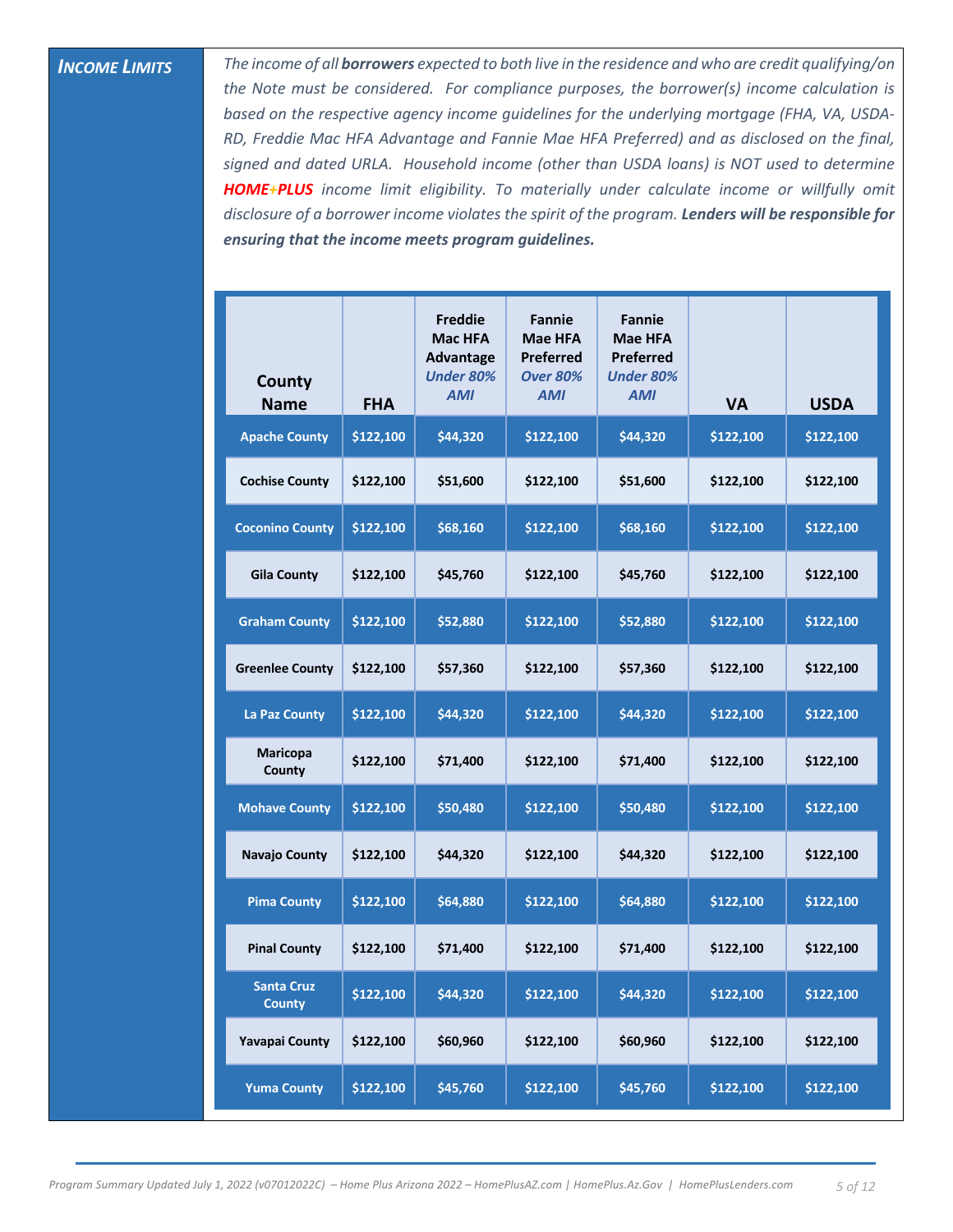| <b>PURCHASE PRICE</b><br><b>LIMITS</b> | $\triangleright$ Follow any Agency guidelines for acquisition limits on all loans.<br>AzIDA does not have a purchase price limit overlay                                                                                                                                                                                                                                                                              |
|----------------------------------------|-----------------------------------------------------------------------------------------------------------------------------------------------------------------------------------------------------------------------------------------------------------------------------------------------------------------------------------------------------------------------------------------------------------------------|
| <b>BORROWER</b><br><b>ELIGIBILITY</b>  | Borrower does NOT have to be a First-Time Homebuyer for any loan product<br>$\bullet$<br>Borrower may not exceed the maximum income limits / purchase price limit set by the<br>$\bullet$<br>program/agency for the underlying first mortgage.                                                                                                                                                                        |
|                                        | Freddie Mac HFA Advantage - under 80% AMI - borrower(s) who intends to occupy the property<br>may have one additional financed residential property at the time of closing. (FHLMC Bulletin<br>$2019-7)$                                                                                                                                                                                                              |
|                                        | Non-occupying co-signors or non-occupying co-borrowers are NOT permitted for Freddie<br>Mac.<br>The borrower(s) maximum annual income varies by the County on the UNDER 80% AMI DPA<br>options. The Lender should always follow the LPA findings. See page 5 for detail.                                                                                                                                              |
|                                        | Fannie Mae HFA Preferred - borrower(s) who intend to occupy the property may have one<br>additional financed residential property at the time of loan closing. (SEL-2019-03)<br>The borrower(s) annual income cannot exceed \$122,100 on OVER 80% AMI DPA options.                                                                                                                                                    |
|                                        | This option may have a slightly higher interest rate.<br>Non-occupying co-signors (or non-occupying co-borrowers) ARE permitted for Fannie Mae<br>HFA Perferred. Follow GSE guidelines for required/allowed documents that the co-<br>signor/co-borrower must sign. The non-occupant co-signor cannot occupy the subject<br>property.<br>♦ A non-occupying co-signor's or non-occupying co-borrower's income WILL NOT |
|                                        | count against the AzIDA \$122,100 income limit<br>♦<br>A non-occupying co-signor's or non-occupying co-borrower's income WILL count<br>against the 80% AMI income limit for the county the subject property is located in.                                                                                                                                                                                            |
|                                        | The borrower(s) maximum annual income varies by the County on the UNDER 80% AMI DPA<br>options. The Lender should always follow the DU findings. See page 5 for detail.                                                                                                                                                                                                                                               |
|                                        | FHA - Non-occupying co-signors (or non-occupying co-borrowes) ARE permitted, Follow Agency<br>/ Insurer guidelines for required/allowed documents that the co-signor/co-borrower must sign.<br>The non-occupant co-signor cannot occupy the subject property.                                                                                                                                                         |
|                                        | The borrower(s) annual income cannot exceed \$122,100 on FHA DPA options.<br>Non-occupying co-signor's income or non-occupying co-borrowers WILL NOT count against<br>$\bullet$<br>the AzIDA \$122,100 income limit.                                                                                                                                                                                                  |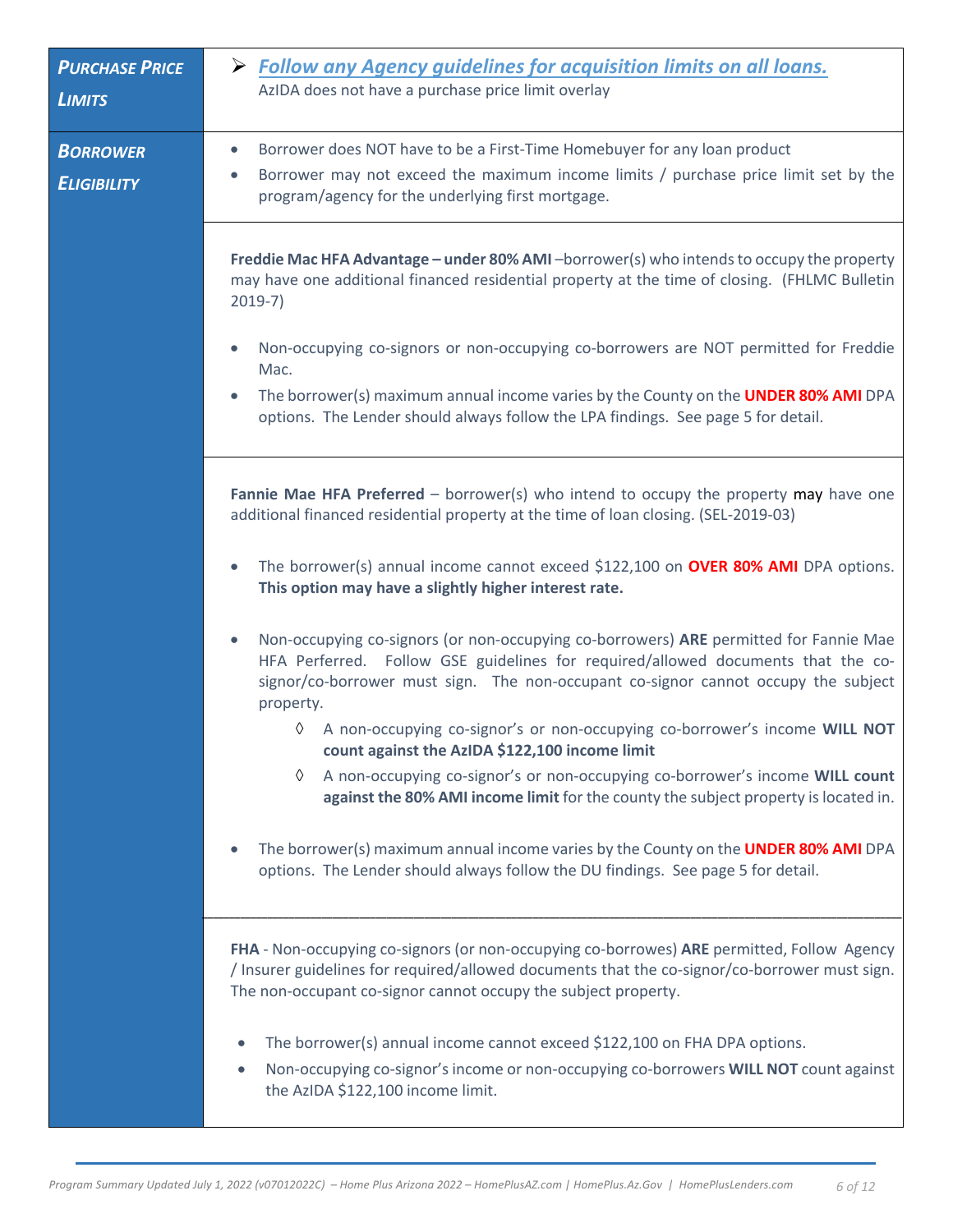| <b>Home Buyer</b>    | For all loan products                                                                                                                                                                                                                                           |
|----------------------|-----------------------------------------------------------------------------------------------------------------------------------------------------------------------------------------------------------------------------------------------------------------|
| <b>Education</b>     | • At least ONE borrower on each loan MUST complete a homebuyer education course BEFORE<br>closing. Completing the course post-closing will result in a non-saleable transaction.                                                                                |
|                      | The education requirement may be met by taking a <b>HOME+PLUS</b> approved pre-purchase<br>$\bullet$<br>online course or face-to-face counseling. All approved HBE options can be found on the<br>HOME+PLUS Home Buyer Down Payment Assistance Program website. |
| <b>Qualified</b>     | New or existing single-family homes                                                                                                                                                                                                                             |
| <b>Residence</b>     |                                                                                                                                                                                                                                                                 |
| <b>Requirements</b>  | Freddie Mac HFA Advantage and Fannie Mae HFA Preferred Loans                                                                                                                                                                                                    |
|                      | SFR, condominiums, town homes, and PUDs.<br>$\bullet$<br>2 Unit (Duplex) One unit must be occupied by the eligible borrower as their principal<br>$\bullet$<br>residence - allowed on Fannie Mae HFA Preferred only                                             |
|                      | Manufactured housing - Fannie Mae HFA Preferred ONLY (4 DPA options)                                                                                                                                                                                            |
|                      | No manual underwrites<br>$\bullet$                                                                                                                                                                                                                              |
|                      | Maximum LTV - 95%<br>$\bullet$                                                                                                                                                                                                                                  |
|                      | Maximum DTI - 45%<br>$\bullet$<br>Minimum FICO - 680<br>$\bullet$                                                                                                                                                                                               |
|                      | No singlewide manufactured homes allowed<br>$\bullet$                                                                                                                                                                                                           |
|                      | <b>Government Loans</b>                                                                                                                                                                                                                                         |
|                      | SFR, 2 Unit (Duplex) One unit must be occupied by the eligible borrower as their<br>$\bullet$                                                                                                                                                                   |
|                      | principal residence.                                                                                                                                                                                                                                            |
|                      | Condominiums and townhomes.<br>$\bullet$                                                                                                                                                                                                                        |
|                      | Manufactured housing - FHA ONLY (3% and 4% DPA)<br>$\bullet$<br>No manual underwrites<br>♦                                                                                                                                                                      |
|                      | Maximum DTI - 45%<br>♦                                                                                                                                                                                                                                          |
|                      | Minimum FICO - 680<br>♦                                                                                                                                                                                                                                         |
|                      | No singlewide manufactured homes allowed<br>♦                                                                                                                                                                                                                   |
|                      | Properties not allowed in any loan product:                                                                                                                                                                                                                     |
|                      | Co-ops<br>$\bullet$                                                                                                                                                                                                                                             |
|                      | Manufactured housing (Freddie Mac HFA Advantage, VA, USDA)<br>$\bullet$                                                                                                                                                                                         |
|                      | 3-4 unit properties<br>Vacation Homes / Second Homes                                                                                                                                                                                                            |
|                      | Mobile/recreational                                                                                                                                                                                                                                             |
|                      |                                                                                                                                                                                                                                                                 |
| <b>CONDOMINIUMS</b>  | U.S. Bank may have additional overlays.                                                                                                                                                                                                                         |
|                      | Please check with U.S. Bank or in the AzIDA HOME Plus Program Guidelines.                                                                                                                                                                                       |
|                      |                                                                                                                                                                                                                                                                 |
| <b>INTERESTED</b>    | Determined by the respective agency / insurer guidelines for the underlying First Mortgage                                                                                                                                                                      |
|                      | Program selected.                                                                                                                                                                                                                                               |
| <b>PARTY</b>         |                                                                                                                                                                                                                                                                 |
| <b>CONTRIBUTIONS</b> |                                                                                                                                                                                                                                                                 |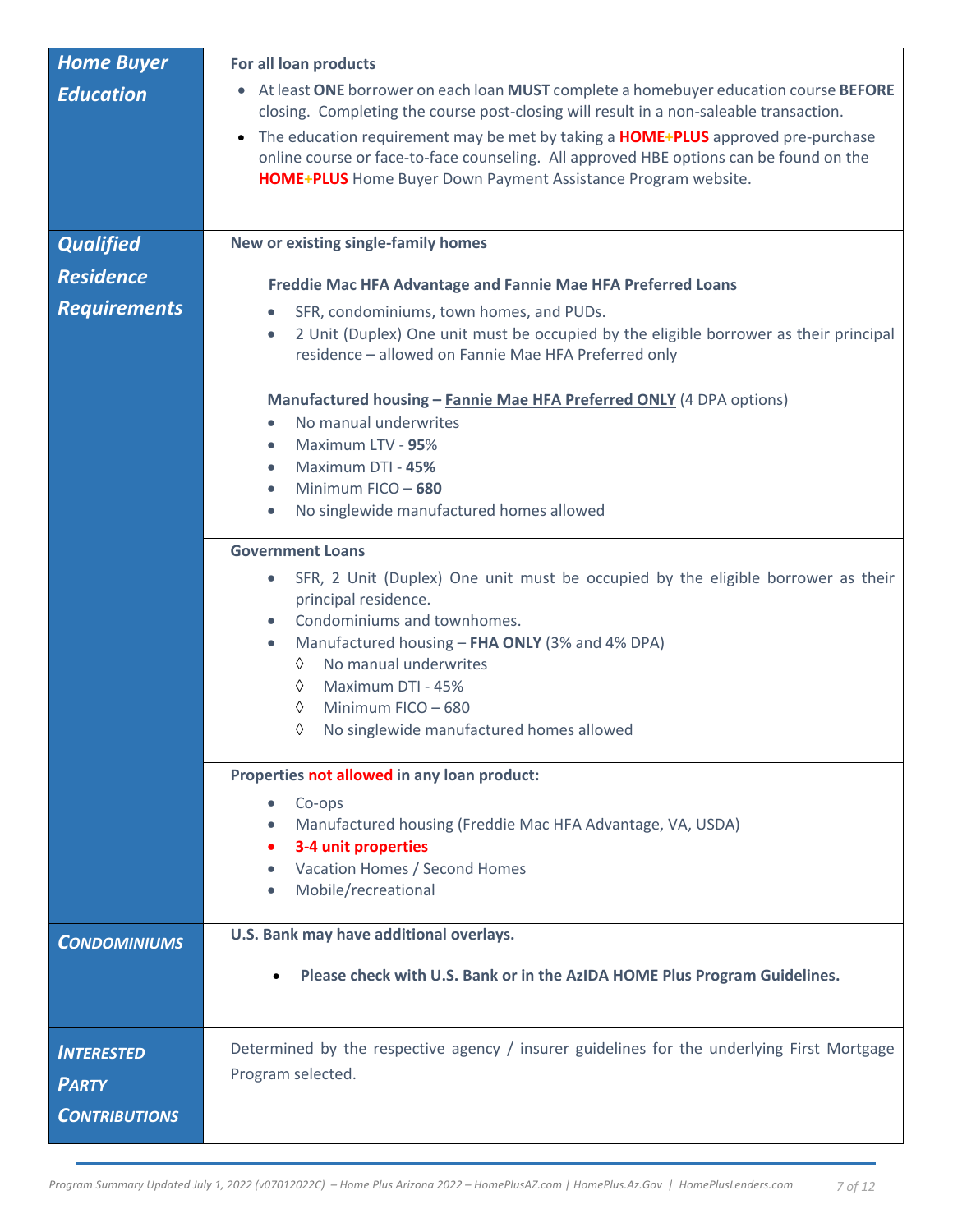*APPRAISAL* A full interior/exterior appraisal is required and must comply with First Mortgage program appraisal guidelines.

*UNDERWRITING* 

*CRITERIA*

## **Conventional Loans**

| <b>LTV</b>       | Min. FICO | Max. DTL | <b>AUS</b>            |
|------------------|-----------|----------|-----------------------|
| 95.01% to 97.00% | 640       | 50%      | DU, LPA, NO Manual UW |
| 95.00% and below | 640       | 50%      | DU, LPA, Manual UW    |

**Fannie Mae HFA Preferred Loans** – must have a DU finding of approve/eligible and meet Agency Guidelines, USB overlays and HOME Plus Program Guidelines.

**Freddie Mac Fannie HFA Advantage Loans** – must have a LPA finding of accept and meet Agency Guidelines, USB overlays and HOME Plus Program Guidelines.

**Manual Underwriting:** Loans may be manually underwritten at the lender's discretion. The lender must follow all GSE guidelines and ensure a deliverable/insurable loan. **US Bank will require a minimum of 2 months of PITIA reserves and maximum 95% LTV.** If the Agency guidelines has a more restrictive reserve requirement than US Bank's overlay then the more restrictive guidelines apply. No manual underwrites for manufactured homes.

**DTI 45.01% - 50%:** Allowed with approve/eligible or accept AUS determination. Regardless of the AUS findings US Bank will require a minimum 680 credit score.

\_\_\_\_\_\_\_\_\_\_\_\_\_\_\_\_\_\_\_\_\_\_\_\_\_\_\_\_\_\_\_\_\_\_\_\_\_\_\_\_\_\_\_\_\_\_\_\_\_\_\_\_\_\_\_\_\_\_\_\_\_\_\_\_\_\_\_\_\_\_\_\_\_\_\_\_\_\_\_\_\_\_\_\_\_\_\_\_\_\_\_\_\_\_\_

**Government Loans** – follow first lien agency guidelines for LTV.

| <b>Product</b> | Min. FICO | Max. DTI | <b>AUS</b>            |
|----------------|-----------|----------|-----------------------|
| <b>FHA</b>     | 640       | 50%      | DU, LPA, NO Manual UW |
| USDA-RD, VA    | 640       | 45%      | GUS, DU, LPA          |

**Manual Underwrite is NOT allowed on FHA.** 

**DTI 45.01% - 50%:** Allowed with approve/eligible or accept AUS determination. Regardless of the AUS findings US Bank will require a minimum 680 credit score.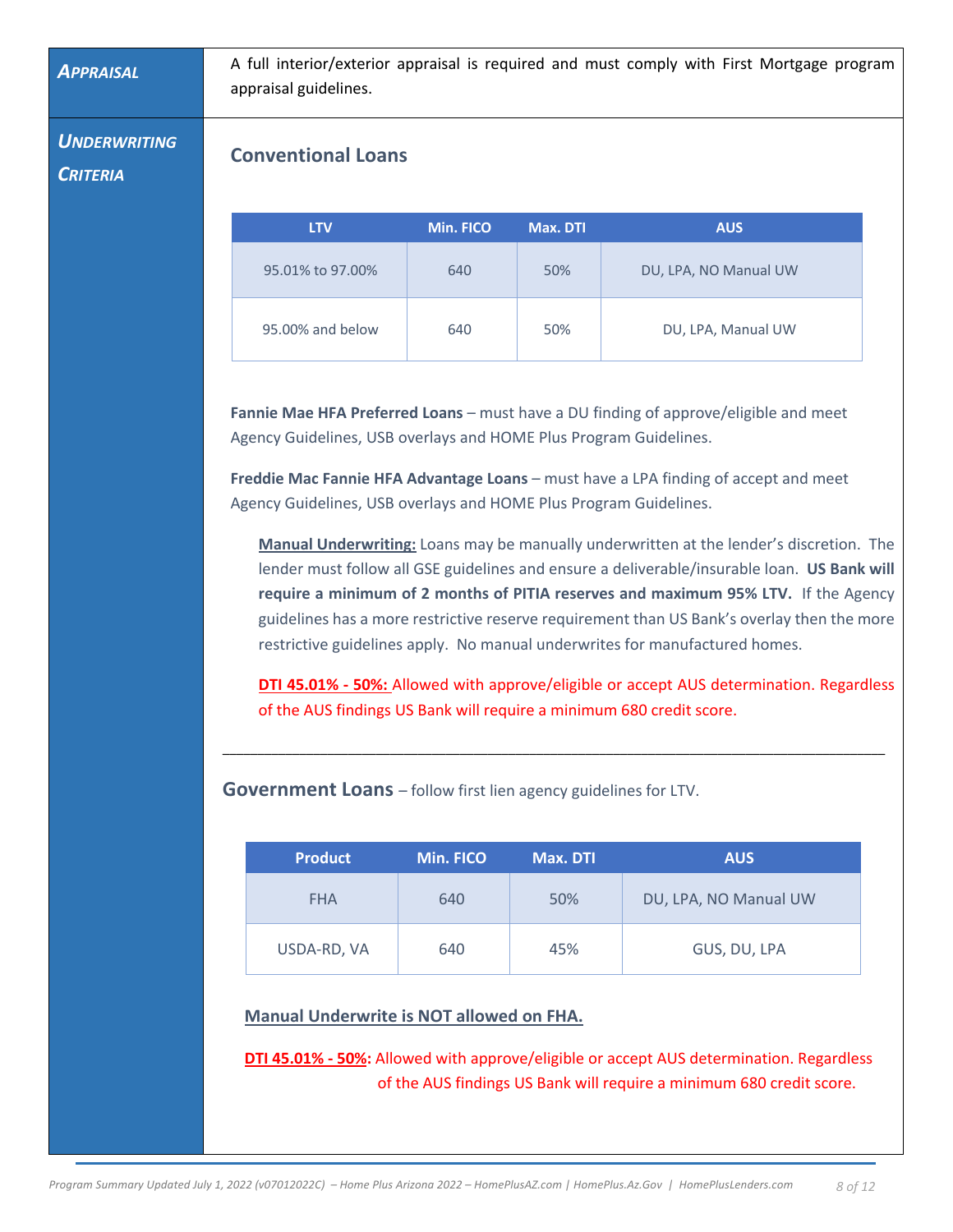# *ALLOWABLE*

*LENDER COMPENSATION & PROGRAM FEES* In addition to the standard fees allowed by each Agency and normally charged to the borrower (i.e. Appraisal Fee, Credit Report Fee, Flood Certification, Freight, Underwriting, Document Preparation, etc.), the following origination fee may also be included as shown in the chart below. Discount points are NOT allowed.

| <b>Type</b>                            | <b>Amount</b>                                             | <b>Service Provider</b> |
|----------------------------------------|-----------------------------------------------------------|-------------------------|
| Lender SRP - Conventional<br>and FHA   | 2.50%                                                     | Lender                  |
| Lender SRP - VA and USDA-<br><b>RD</b> | 2.50%                                                     | Lender                  |
| <b>Origination Fee</b>                 | As set by each lender and<br>allowed by Agency Guidelines | Lender                  |
| <b>Funding Fee</b>                     | \$400.00                                                  | Lender Fee to USB       |
| <b>Tax Service Fee</b>                 | $$84.00*$                                                 | Lender Fee to USB       |
| <b>DPA Compliance Fee</b>              | \$225.00                                                  | Hilltop Securities Inc. |

\*Effective with new reservations on or after July 17, 2022, the tax service fee will increase from \$80.00 to \$84.00.

The US Bank funding fee and tax service fee is a secondary market fee. The master servicer fees are netted from the Lenders Proceeds upon purchase of the mortgage by the master servicer. Since this is a secondary market transaction, these fees should NOT be made payable to US Bank on the LE/CD. The Lender can charge these fees as their own and disclose these fees as their own in order to offset the charge upon purchase.

Please list fees on LE/CD according to the U.S. Bank Bulletin L-2017-011, dated March 17, 2017. Fees should NOT be made payable to U.S. Bank.

#### **Effective 9/1/2021 the Compliance Review fee must be paid via HilltopPay.**

- Hilltop Securities (ACH) Payment Program (HilltopPay) is a secure method to process compliance fee payments easily, efficiently and at no cost to our participating Lender Partners by identify fees due and providing instant access to authorize payments. Benefits to the lender from HilltopPay are:,
	- $\Diamond$  Eliminates costly wire payment processing fees
	- $\Diamond$  Eliminates duplicate payments resulting in refunds
	- $\Diamond$  Speeds up approval of loan compliance files
	- $\Diamond$  Provides accurate account identification
	- $\Diamond$  Uses same Lender Portal (Lender Online) user credentials

*For more information on HilltopPay please email homeplushelp@hilltopsecurities.com*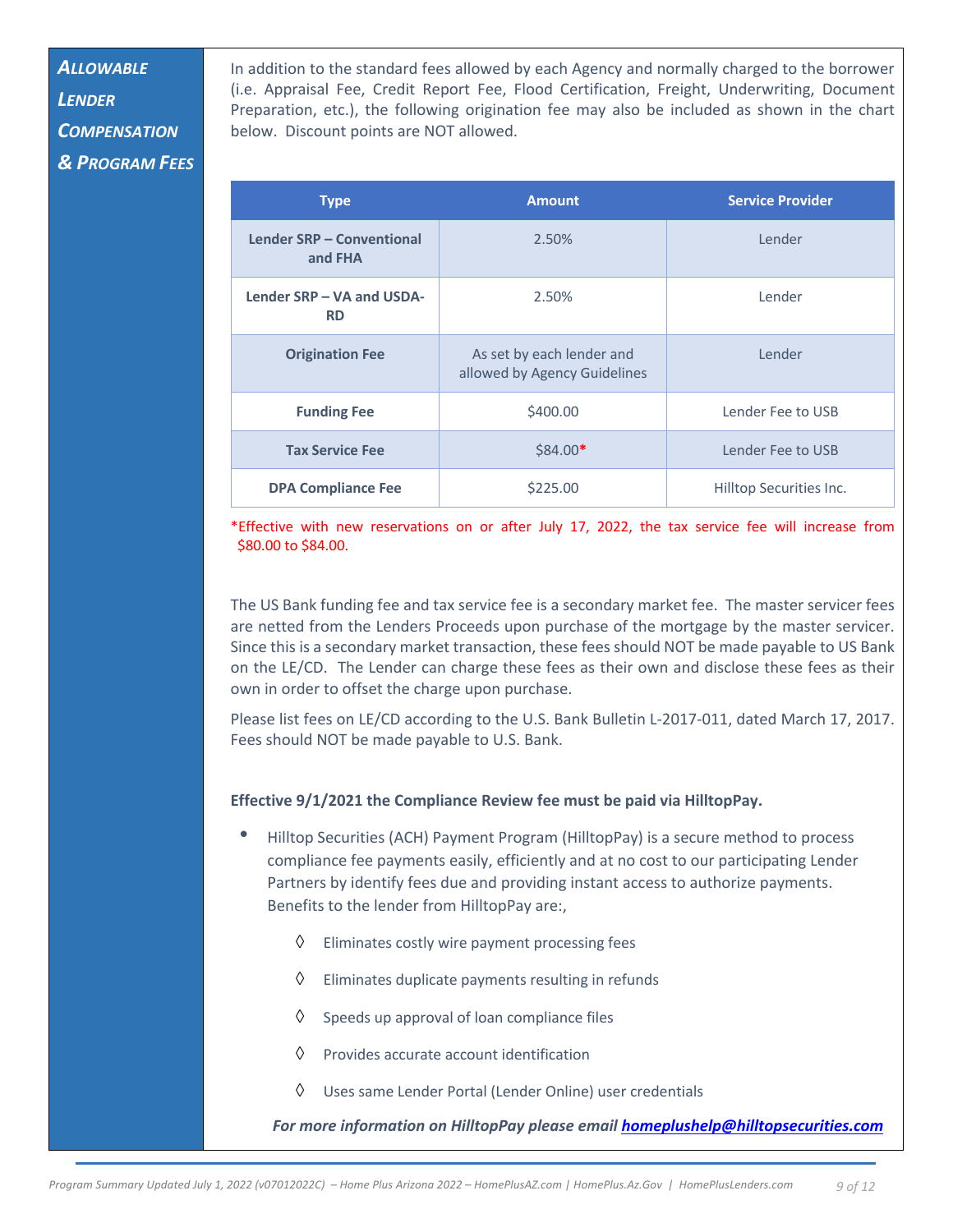| <b>MORTGAGE</b><br><b>INSURERS (MI)</b>     |                                                                                                                                                                                                                                                                                                                                    | The following MI Companies are approved:<br>Arch, Essent, Genworth, MGIC, National, and Radian. | Mortgage Insurers (MI) rates, pricing, and guidelines may differ among the participating                                                                                                                                                                                                                                                                                         |  |
|---------------------------------------------|------------------------------------------------------------------------------------------------------------------------------------------------------------------------------------------------------------------------------------------------------------------------------------------------------------------------------------|-------------------------------------------------------------------------------------------------|----------------------------------------------------------------------------------------------------------------------------------------------------------------------------------------------------------------------------------------------------------------------------------------------------------------------------------------------------------------------------------|--|
|                                             | underwritten.                                                                                                                                                                                                                                                                                                                      |                                                                                                 | Mortgage Insurers and are subject to change. Lenders should consult the current Housing<br>Finance Agency MI guidelines at each MI company to determine the terms and conditions by<br>which such loans will be insured. These Program Guidelines do not supersede, nor are they a<br>substitute for, the guidelines in place with each Mortgage Insurer at the time the loan is |  |
| <b>MI ACTIVATION</b>                        |                                                                                                                                                                                                                                                                                                                                    | transferring the MI policy to US Bank after the loan sale.                                      | Lender is responsible for activating any MI policy and remitting any MI payments due to the<br>Mortgage Insurer prior to the sale of the loan to US Bank. The Lender is also responsible for                                                                                                                                                                                     |  |
| <b>MORTGAGE</b><br><b>INSURANCE</b>         | AMI:                                                                                                                                                                                                                                                                                                                               |                                                                                                 | Freddie Mac HFA Advantage - under 80% AMI and Fannie Mae HFA Preferred - under 80%                                                                                                                                                                                                                                                                                               |  |
| <b>COVERAGE</b><br><b>AMOUNT</b>            |                                                                                                                                                                                                                                                                                                                                    | <b>LTV Range</b>                                                                                | <b>MI Charter</b><br><b>Minimum Coverage Amount</b>                                                                                                                                                                                                                                                                                                                              |  |
|                                             |                                                                                                                                                                                                                                                                                                                                    | $>95.01\%$ and $<$ = 97%                                                                        | 18%                                                                                                                                                                                                                                                                                                                                                                              |  |
|                                             |                                                                                                                                                                                                                                                                                                                                    | $>90.01\%$ and $<$ = 95%                                                                        | 16%                                                                                                                                                                                                                                                                                                                                                                              |  |
|                                             |                                                                                                                                                                                                                                                                                                                                    | $>85.01\%$ and $<$ = 90%<br>12%                                                                 |                                                                                                                                                                                                                                                                                                                                                                                  |  |
|                                             | $>80.01\%$ and $<=85\%$<br>6%                                                                                                                                                                                                                                                                                                      |                                                                                                 |                                                                                                                                                                                                                                                                                                                                                                                  |  |
|                                             | <b>Payment Options All LTV's:</b><br>Borrower Paid - monthly with annual renewal<br>$\bullet$<br>Upfront borrower paid Premium<br><b>Split Premium</b><br>Seller Paid mortgage insurance is acceptable<br>The Fannie Mae HFA Preferred - over 80% AMI is NOT eligible for reduced MI coverage and standard<br>MI coverage applies. |                                                                                                 |                                                                                                                                                                                                                                                                                                                                                                                  |  |
| <b>MERS</b><br><b>ASSIGNMENTS</b>           |                                                                                                                                                                                                                                                                                                                                    |                                                                                                 | Lender will be required to register and assign the First Mortgages using MERS to U.S. Bank.                                                                                                                                                                                                                                                                                      |  |
| <b>LOAN FUNDING &amp;</b><br><b>CLOSING</b> | loan by US Bank.                                                                                                                                                                                                                                                                                                                   |                                                                                                 | Lenders must fund the First Mortgage Loans at loan closing. In addition, Lenders fund the DPA<br>assistance at closing, on behalf of AzIDA, and will be reimbursed upon purchase of the qualified                                                                                                                                                                                |  |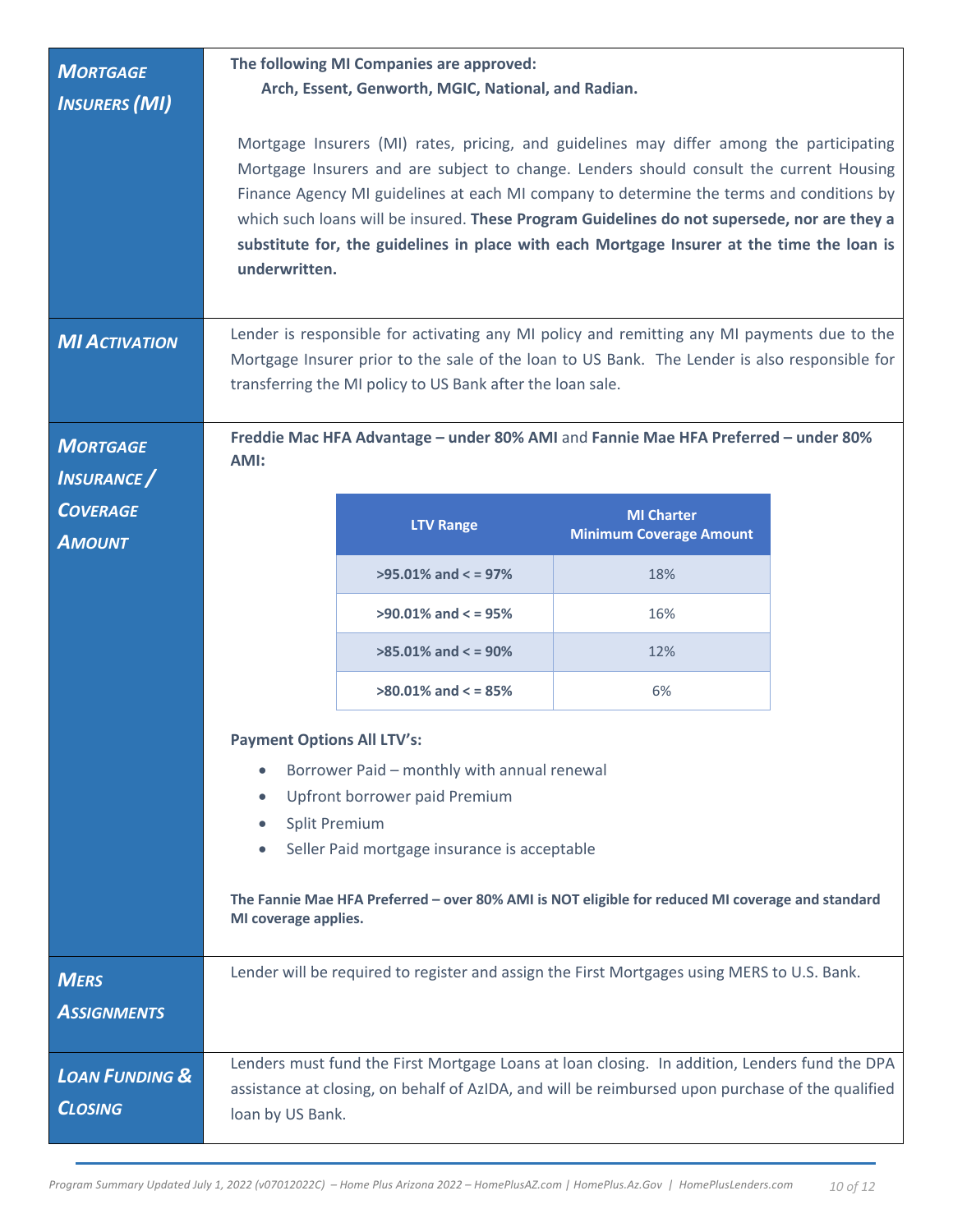# *LOAN PURCHASE AND SERVICING*

U.S. Bank will purchase the first mortgage loan at a rate and price reflected on the Mortgage Commitment confirmation, less any fees, plus the applicable Service Release Premium.

All loans will be sold to U.S. Bank and should be submitted electronically

| <b>Loan Files</b>                                                                                           | <b>Collateral Packages</b>                                                                                |
|-------------------------------------------------------------------------------------------------------------|-----------------------------------------------------------------------------------------------------------|
| Must be submitted via U.S. Bank's<br>DocVelocity for compliance review.<br>No paper files will be accepted. | U.S Bank<br>ATTN: CIC HFA Final Docs EP-MN-X3CI<br>9380 Excelsior Blvd.<br>3rd Floor<br>Hopkins, MN 55343 |

#### **NOTES:**

- *It is recommended to submit closed credit files to U.S. Bank no later than the 35th day from reservation. Extension fees may be incurred if not purchased by day 60 (sixty).*
- *The first mortgage loan will not be purchased by US Bank until the Post-Closing documents have been uploaded, reviewed and cleared by Hilltop Securities.*